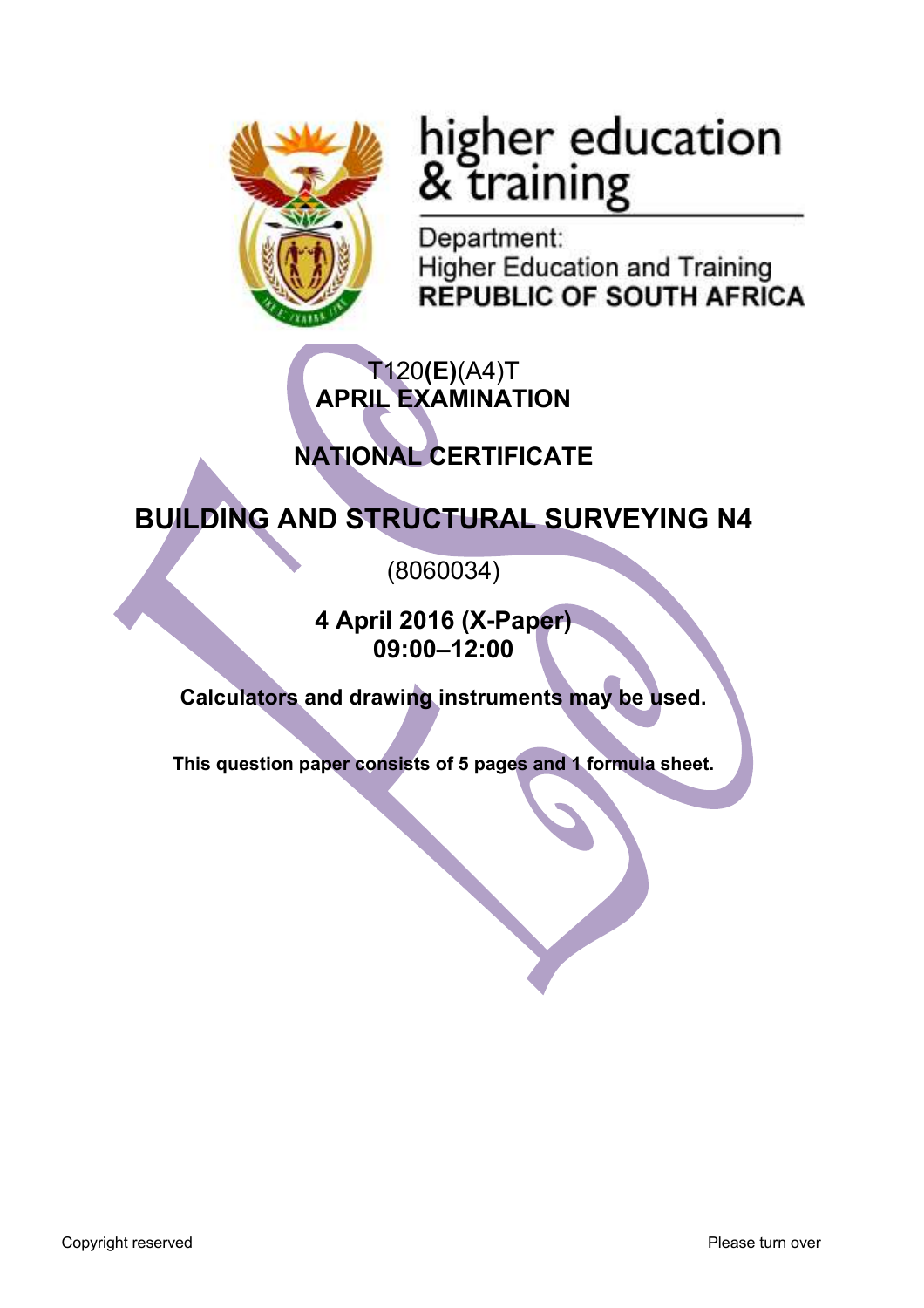## **DEPARTMENT OF HIGHER EDUCATION AND TRAINING REPUBLIC OF SOUTH AFRICA**

## NATIONAL CERTIFICATE BUILDING AND STRUCTURAL SURVEYING N4 TIME: 3 HOURS MARKS: 100

#### **INSTRUCTIONS AND INFORMATION**

- 1. Answer ALL the questions.
- 2. Read ALL the questions carefully.
- 3. Number the answers according to the numbering system used in this question paper.
- 4. All the diagrams, sketches and drawings should be large and in good proportion, fully and clearly labelled and done in pencil.
- 5. Write neatly and legibly.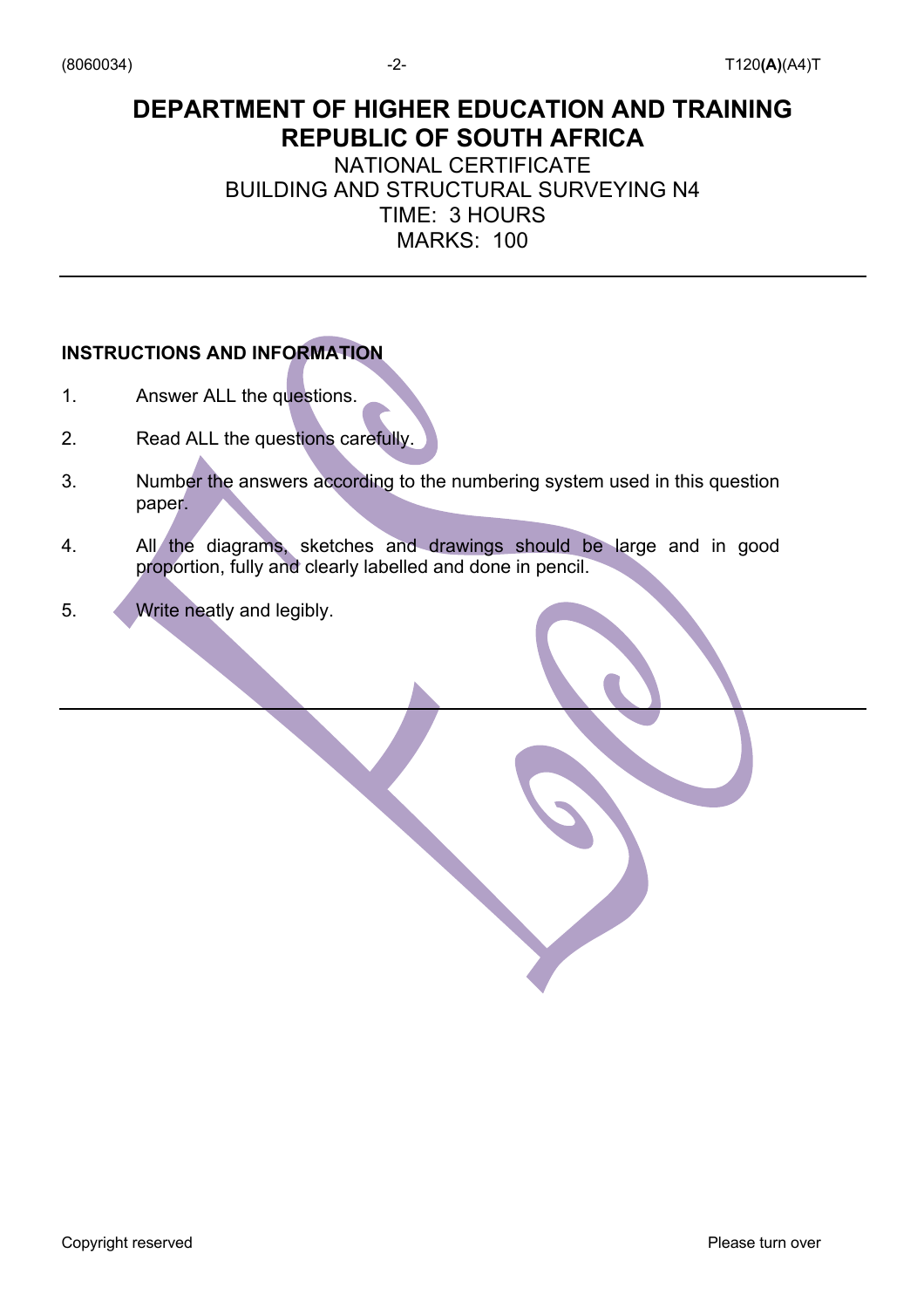(5 × 2) **[10]**

#### **QUESTION 1**

Define the following survey terms:

- 1.1 Local heights
- 1.2 Horizontal plane
- 1.3 Backsight
- 1.4 Level line
- 1.5 Collimation line

#### **QUESTION 2**

| 2.1               |       | Explain the objective of surveying.          | (5)           |
|-------------------|-------|----------------------------------------------|---------------|
| 2.2               |       | Describe the following methods of surveying: |               |
|                   | 2.2.1 | Tacheometric surveying                       | (3)           |
|                   | 2.2.2 | Traversing                                   | (3)           |
|                   | 2.2.3 | Compass surveying                            | (2)<br>$[13]$ |
| <b>QUESTION 3</b> |       |                                              |               |

# 3.1 Explain the term *one scale unit*. (3) 3.2 Calculate the distance on a map if the distance between two points on the ground is 1 050 m and the representative fraction is 1 : 2 500. The answer must be in millimetres. (3) 3.3 Calculate the natural scale if 2 km on the ground is represented by 1 cm on  $a$  map.  $(3)$ 3.4 Calculate the area of a regular hexagon with sides 3 m long. (6) 3.5 The quadrant bearing of the line AB is  $S$  31 $\degree$  E. What is the direction of this line AB? (2)

3.6 Name the THREE angular measurements used in surveying. (3) **[20]**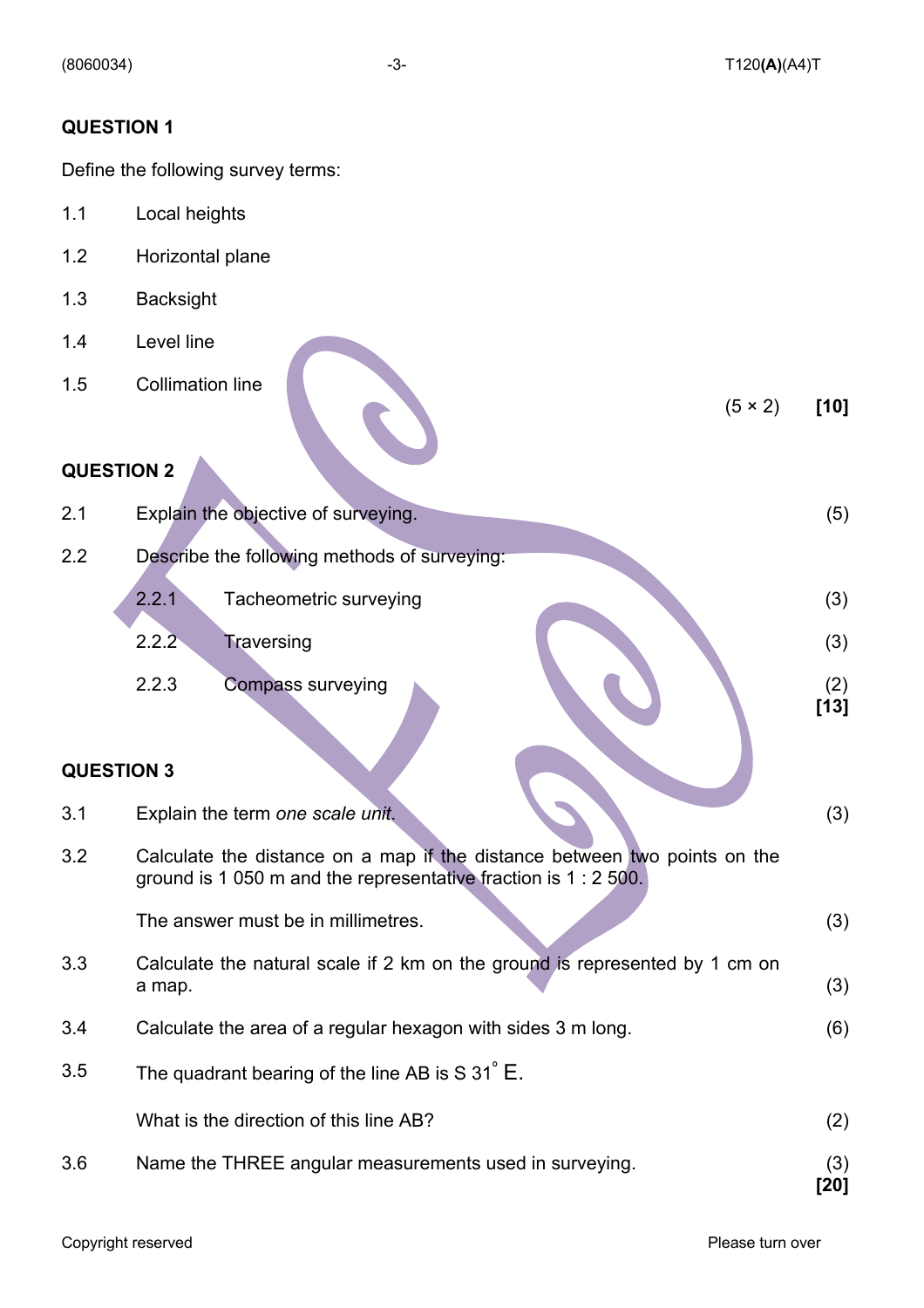(8060034) -4- T120**(A)**(A4)T

#### **QUESTION 4**

| Describe the main characteristics of the South African Co-ordinate System.<br>4.1 |
|-----------------------------------------------------------------------------------|
|-----------------------------------------------------------------------------------|

- 4.2 When a steel tape is found to be incorrect, the error can be expressed in three different ways.
	- 4.2.1 Name the THREE different ways. (3)
	- 4.2.2 Briefly describe the THREE different ways mentioned in QUESTION 4.2.1 (3)
- 4.3 State FIVE points to be observed carefully when booking field notes. (10)

**[24]**

#### **QUESTION 5**

5.1 A length of 90, 6 m was measured horizontally in a catenary. The mass of the tape used is 0,015 kg/m and the tension applied is 7 kgf. The measurement was done in three equal bays.

Calculate the correct distance. (6)

**[11]**

- 5.2 Calculate the temperature at the time of measurement from the following information:
	- Measured distance 53.0 m
	- Coefficient of linear expansion 0, 0000113/ºC
	- Temperature correction + 0,006 m
	- Standard temperature 20 °C (5)

#### **QUESTION 6**

- 6.1 Indicate whether the following statements are TRUE or FALSE. Write only 'true' or 'false' next to the question number (6.1.1–6.1.4) in the ANSWER BOOK.
	- 6.1.1 A boning rod is used for grading.
	- 6.1.2 A decrease in staff reading indicates a rise.
	- 6.1.3 Closed surveys are preferred to open surveys.
	- 6.1.4 A dumpy level is more accurate than a tilting level.

 $(4 \times 1)$  (4)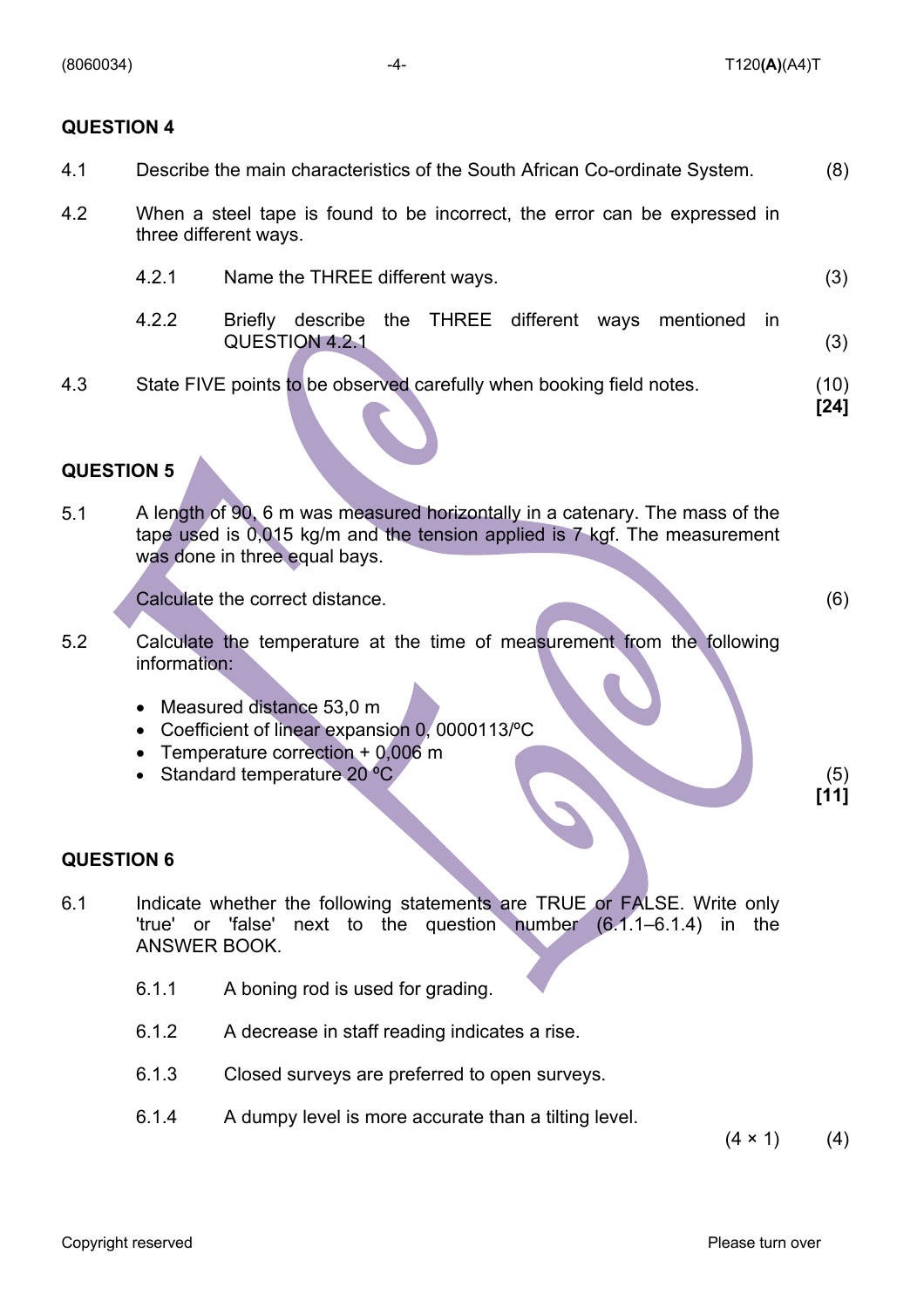(8060034) -5- T120**(A)**(A4)T

| 6.3 | Describe the correct way to centralise the bubble of a levelling instrument by<br>using the three foot screws. | (6)<br>[16] |
|-----|----------------------------------------------------------------------------------------------------------------|-------------|
| 6.2 | Describe how you would eliminate parallax and finally test if it has been<br>successfully eliminated.          | (6)         |

### **QUESTION 7**

Certain practices have to be followed when planning to stake out a chain survey over a site.

Name SIX of these practices. **[6]** 

**TOTAL: 100**